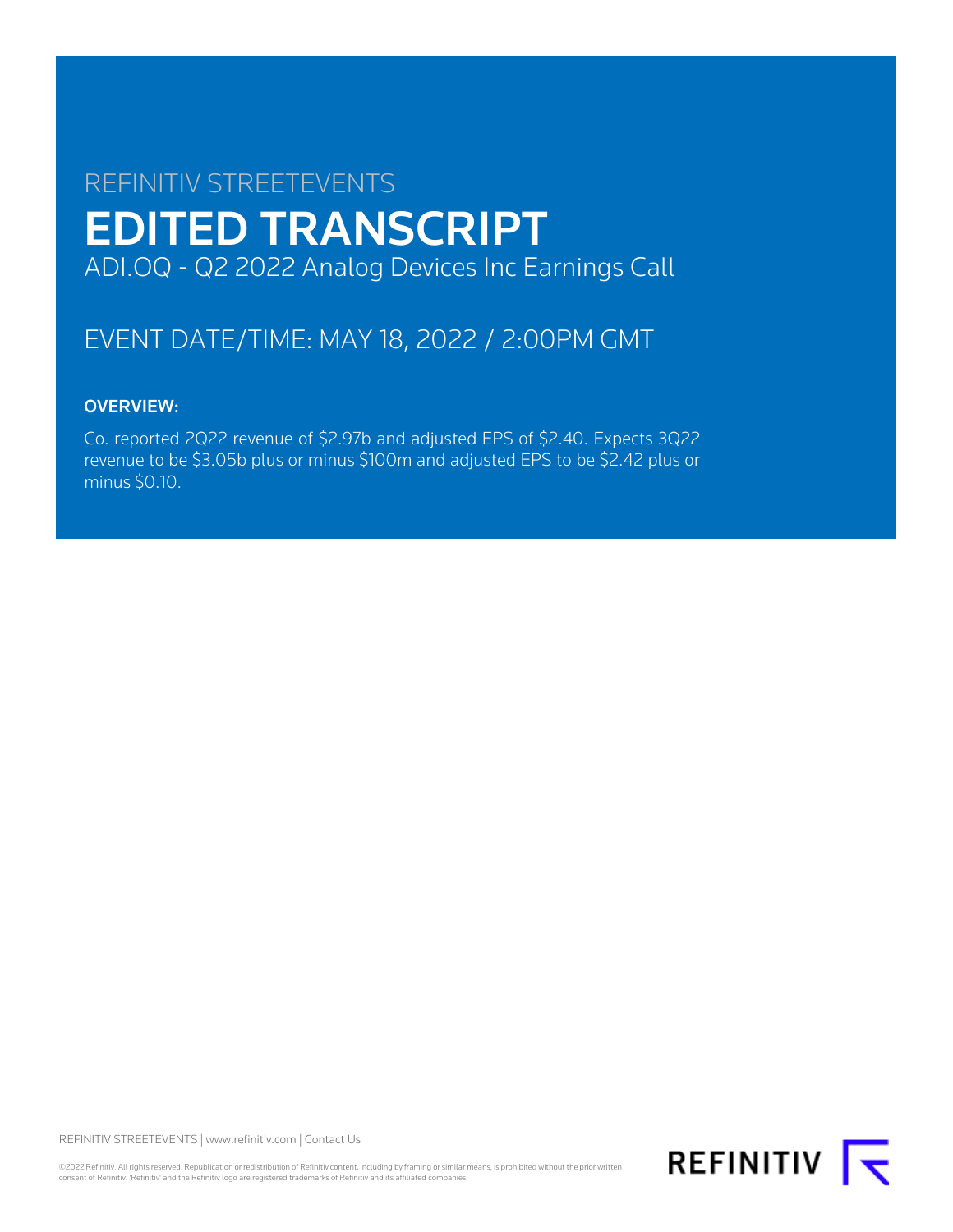### **CORPORATE PARTICIPANTS**

**[Michael C. Lucarelli](#page-1-0)** Analog Devices, Inc. - VP, IR and FP&A **[Prashanth Mahendra-Rajah](#page-3-0)** Analog Devices, Inc. - Senior VP of Finance & CFO **[Vincent T. Roche](#page-1-1)** Analog Devices, Inc. - CEO & Chair of the Board of Directors

### **CONFERENCE CALL PARTICIPANTS**

**[Ambrish Srivastava](#page-8-0)** BMO Capital Markets Equity Research - MD of Semiconductor Research & Senior Research Analyst **[Christopher Brett Danely](#page-9-0)** Citigroup Inc., Research Division - MD & Analyst **[Christopher James Muse](#page-7-0)** Evercore ISI Institutional Equities, Research Division - Senior MD, Head of Global Semiconductor Research & Senior Equity Research Analyst **[Gary Wade Mobley](#page-11-0)** Wells Fargo Securities, LLC, Research Division - Senior Analyst **[Stacy Aaron Rasgon](#page-5-0)** Sanford C. Bernstein & Co., LLC., Research Division - Senior Analyst **[Tore Egil Svanberg](#page-5-1)** Stifel, Nicolaus & Company, Incorporated, Research Division - MD **[Vivek Arya](#page-6-0)** BofA Securities, Research Division - MD in Equity Research & Research Analyst **[William Stein](#page-9-1)** Truist Securities, Inc., Research Division - MD

### **PRESENTATION**

#### **Operator**

<span id="page-1-0"></span>Good morning, and welcome to the Analog Devices Second Quarter Fiscal Year 2022 Earnings Conference Call, which is being audio webcast via telephone and over the web. I would like to now introduce your host for today's call, Mr. Michael Lucarelli, Vice President of Investor Relations. Sir, the floor is yours.

### **Michael C. Lucarelli** - Analog Devices, Inc. - VP, IR and FP&A

Thank you, Katrina, and good morning, everybody. Thanks for joining our second quarter fiscal 2022 call. With me on the call today are ADI's CEO and Chair, Vincent Roche; and ADI's CFO, Prashanth Mahendra-Rajah. For anyone who missed the release, you can find it and related financial schedules at investor.analog.com.

On to the disclosures. The information we're about to discuss includes forward-looking statements, which are subject to certain risks and uncertainties as further described in our earnings release and our periodic reports and other materials filed with the SEC. Actual results could differ materially from the forward-looking information as these statements reflect our expectations as of the date of this call. We undertake no obligation to update these statements, except as required by law.

<span id="page-1-1"></span>Our comments today will also include non-GAAP financial measures, which exclude special items. When comparing our results to our historical performance, special items are also excluded from prior periods. Reconciliation of these non-GAAP measures to the most directly comparable GAAP measures and additional information about our non-GAAP measures are also included in today's earnings release. And with that, I'll turn it over to ADI's CEO and Chair, Vincent Roche. Vince?

### **Vincent T. Roche** - Analog Devices, Inc. - CEO & Chair of the Board of Directors

Thank you, Mike, and a very good morning to you all. Well, I'm very pleased to report that ADI delivered another quarter of record revenue, profitability and earnings, driven by continued insatiable demand for our products, strong operational execution and accelerated synergy capture.

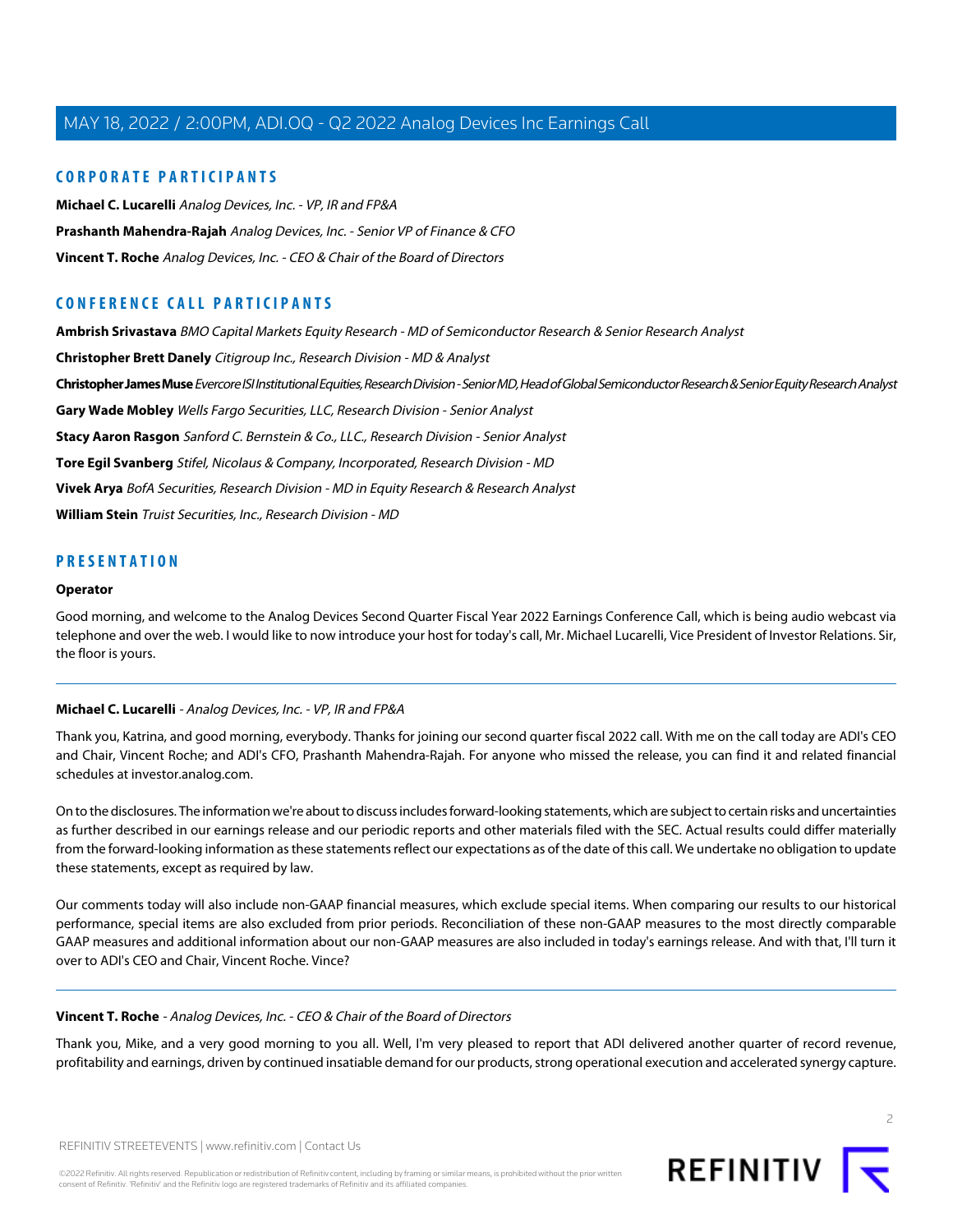Moreover, amidst a dynamic macro environment, we're operating from a position of remarkable strength, supported by our record backlog, robust bookings and ongoing capacity expansions, which position us favorably as we enter the second half.

Now moving to a summary of our results. Revenue was \$2.97 billion, above the high end of our outlook and up 28% year-over-year on a pro forma basis. Strength was broad-based with all segments up double digits year-over-year. Impressively, adjusted gross margin expanded to 74% and operating margin to 50%. Adjusted EPS was \$2.40, exceeding the high end of outlook and increasing over 50% from the year ago period.

Overall, I'm very excited with our performance and our team's outstanding execution. Today, I'd like to reinforce what we shared at our Investor Day around how our markets are evolving and how we're investing to solve more of our customers' problems while also improving on our business model that's both rich with growth opportunities and, indeed, resiliency.

The next wave in the evolution of the ICT sector is the nascent intelligent edge revolution. It will be characterized by ubiquitous sensing, hyperscale computing and pervasive connectivity, pushing processing and intelligence closer to the edge. Semiconductors are the bedrock enabling this next wave. And ADI, where data is born, is at the center of this revolution.

At our core, we're an innovation-driven enterprise. Over the last decade, through both robust organic investments and strategic M&A, we've built the industry's broadest and highest performance analog, mixed signal and power portfolio. Our offerings span from microwave to bits, nanowatts to kilowatts, sensor to cloud and increasingly, from components to subsystems. Our vast arsenal of technologies, along with the deep level of engagement and support we provide our customers, has earned us the #1 positions in analog, mixed signal, RF and high-performance power.

This, coupled with our focus on customer success, awards ADI with an innovation premium that is reflected in our ASPs that are more than 3x the industry average and also industry-leading gross margins. The growing scope of our customers' products is dramatically expanding in complexity and pressuring their product development teams and innovation cycles. To meet these challenges and deliver the next wave of disruptive innovations, we're investing over \$1.6 billion in R&D annually. These investments strengthen our broad market franchise and enable us to expand our SAM and vertical applications where more complete solutions are necessary. We achieve this by integrating our core analog technologies with increasing levels of digital algorithms and software.

Now let's look at how our technology is intersecting with our markets. Industries like transportation, energy, telecoms, manufacturing and health care are prioritizing digitalization. This is driving new generations of applications and fueling a host of concurrent secular growth trends, and I'd like to touch on just a few now.

Starting with automotive. Here, ADI is the market leader in battery management systems, for example, for EVs. Our battery management systems, or BMS, solutions offer customers the highest levels of accuracy, reliability, safety and security. Our wireless BMS solution offers all the benefits of wired but also enables rapid battery pack configurability and cost-effective scaling of our customers' EV fleets. This innovative solution continues to gain traction in the market and adds to our content per system by up to 2x.

Moving to communications, where ADI is the market leader in radio signal chains for 5G with a majority share across the ecosystem. Our latest generation transceiver includes a fully integrated digital front end and grows our SAM by 2x. This innovative radio architecture reduces system cost and waste and improves power efficiency. Further, the flexibility of these software-defined solutions allows them to be used across traditional 5G networks as well as in emerging Open RAN and LEO satellite networks.

Lastly, health care. We have a #1 position with dominant share in medical imaging, for example. Subsystems like our photons-to-bits module are used by the top CT players in the world. Our solution delivers the highest-fidelity images while decreasing radiation dosage. And in the process, it allows us to capture 4x the SAM compared to offering just components alone.

In addition to expanding our innovation edge across these secular trends to amplify growth, the Maxim combination creates a \$1 billion revenue synergy opportunity for us over the next 5 years. The first opportunity arises from customer cross-selling, leveraging our complementary relationships to pull through our extended portfolio. Second is fusing together the new product road maps of these 2 premier Analog portfolios to push the boundaries of what's possible. And third is power management. Here, the combination with Maxim increases our breadth of power capabilities,



©2022 Refinitiv. All rights reserved. Republication or redistribution of Refinitiv content, including by framing or similar means, is prohibited without the prior written consent of Refinitiv. 'Refinitiv' and the Refinitiv logo are registered trademarks of Refinitiv and its affiliated companies.

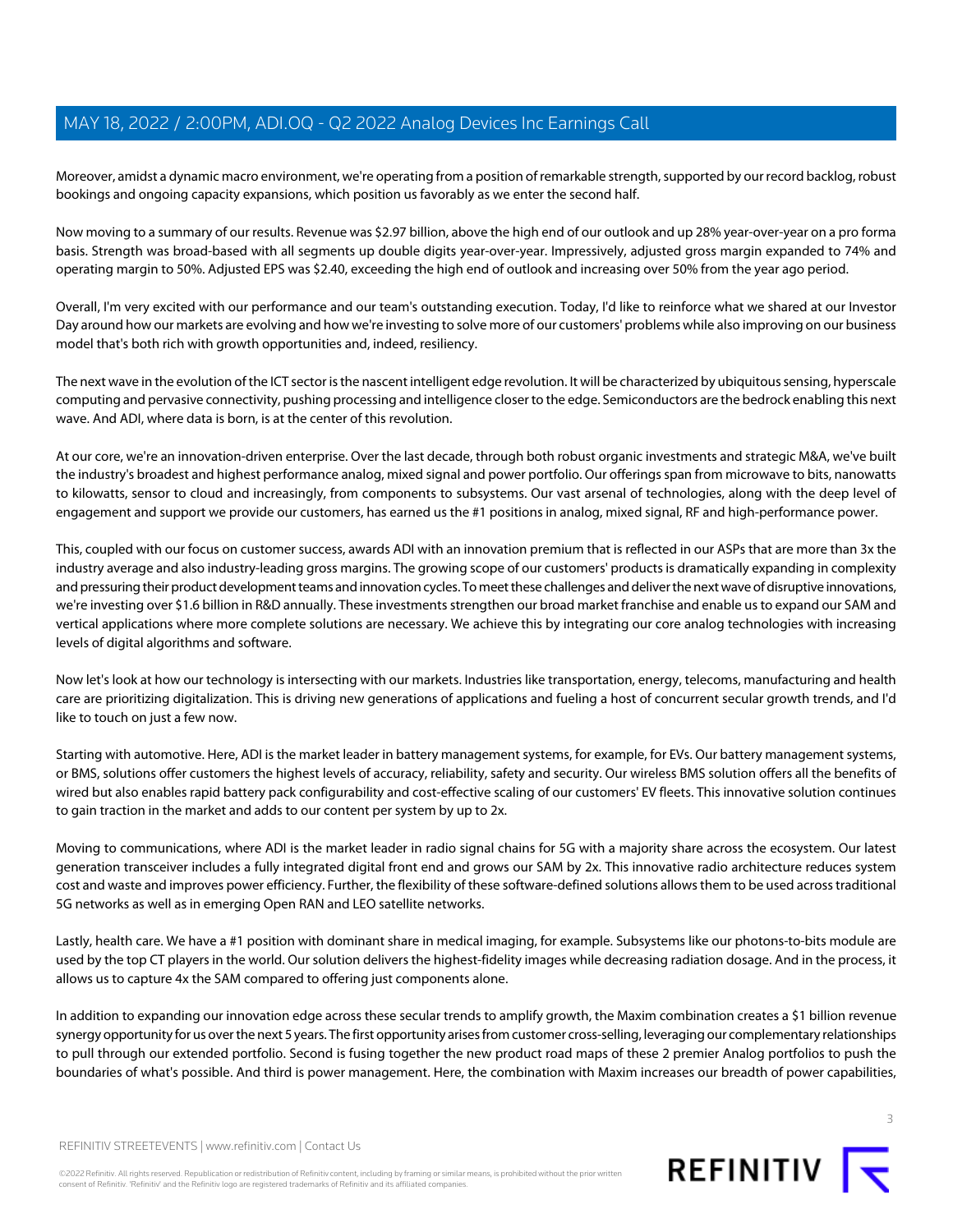creates a more cost competitive portfolio and adds to our engineering talent pool. As a result, we unlocked \$4 billion of additional power SAM and look to double our power revenue in the years ahead.

The proliferation of the intelligent edge and our revenue synergy opportunity gives me great confidence that we can bend the growth curve upwards, moving from our historical mid-single-digit growth rate to our new model of 7% to 10%.

Now I'd like to speak a little to the unique resiliency of our business. The diversity of our portfolio is a source of great strength. We ship 75,000 product SKUs, which support thousands of applications to over 125,000 customers. Notably, 80% of our revenue is derived from products that individually contribute no more than 0.1% of total revenue. And the longevity of our products is unmatched. On average, our products have life spans of a decade or more, effectively delivering recurring revenue streams for decades. It's these characteristics that create a high barrier to entry and an enduring business model.

Finally, we utilize a geographically diverse hybrid manufacturing strategy to tame the complexity and fragmentation of the analog market. This strategy provides us with a broad array of technology and packaging necessary to create innovative solutions from 7 nanometers to 7 micrometers. At the same time, this model creates a diverse network of internal and external partners to best manage our operations through economic cycles.

As we mentioned at our Investor Day, we're investing in our internal manufacturing operations to build a more robust and cost-effective model. To that end, we're doubling the capacity of our internal factories and adding significant capital to our product test operations. These investments will grow our output this year and into 2023 and increase our swing capacity across our network to over 70% of revenue.

<span id="page-3-0"></span>So in closing, ADI is a leader in innovating at the edge, and I believe that our best days are still ahead of us as we drive increased value for our customers, shareholders and society. And with that, I'm going to pass it over to Prashanth, who will take you through the financial detail.

### **Prashanth Mahendra-Rajah** - Analog Devices, Inc. - Senior VP of Finance & CFO

Thank you, Vince. Let me add my welcome to our second quarter earnings call. It was great to see and hear from so many of you at our Investor Day last month, and it was also exciting to welcome so many of our customers to demonstrate our technologies in action.

As usual, my comments today, with the exception of revenue, will be on an adjusted basis, which excludes special items outlined in today's press release. We printed another very impressive quarter with record revenue, profitability and earnings. These strong results reflect increasing demand for our highly differentiated products aligned to multiple secular trends as well as our ability to leverage our hybrid manufacturing model, offset inflation and accelerate synergy capture.

Second quarter revenue of \$2.97 billion finished above the high end of our outlook, with every B2B end market exceeding initial expectations. This marks our fifth consecutive quarter of record revenue and our ninth straight sequential growth period.

So let's look at the performance by end market. Industrial, our most diverse and profitable end market, represented 51% of revenue and hit another all-time high. We experienced broad-based growth with digital health care, automation, instrumentation and test leading the way, underscoring increasing content and our strong position in these secular markets. Industrial has now grown more than 20% year-over-year for 6 straight quarters.

Automotive, which represented 21% of revenue, also achieved another record with all applications growing double digits year-over-year. In BMS, where we hold the #1 position, our quarterly revenue eclipsed \$100 million for the first time. We expect strong growth to persist, given the momentum in the market and our continued design wins. Additionally, our A2B and GMSL solutions, which together make up roughly 20% of automotive, continued on their secular growth path fueled by the digitalization of the automobile.

Communications represented 16% of revenue with robust broad-based growth. In wireless, we experienced growing demand across our RF portfolio as 5G deployments, particularly in North America, gained momentum. ADI's latest generation transceiver, which Vince spoke to, is ideally positioned to capitalize on the virtualization trend. In wireline, demand for our optical and power products remained strong as carriers and hyperscalers invest to meet the ever-growing demand for bandwidth. And lastly, consumer represented 12% of revenue and has now grown year-over-year for 6



REFINITIV STREETEVENTS | [www.refinitiv.com](https://www.refinitiv.com/) | [Contact Us](https://www.refinitiv.com/en/contact-us)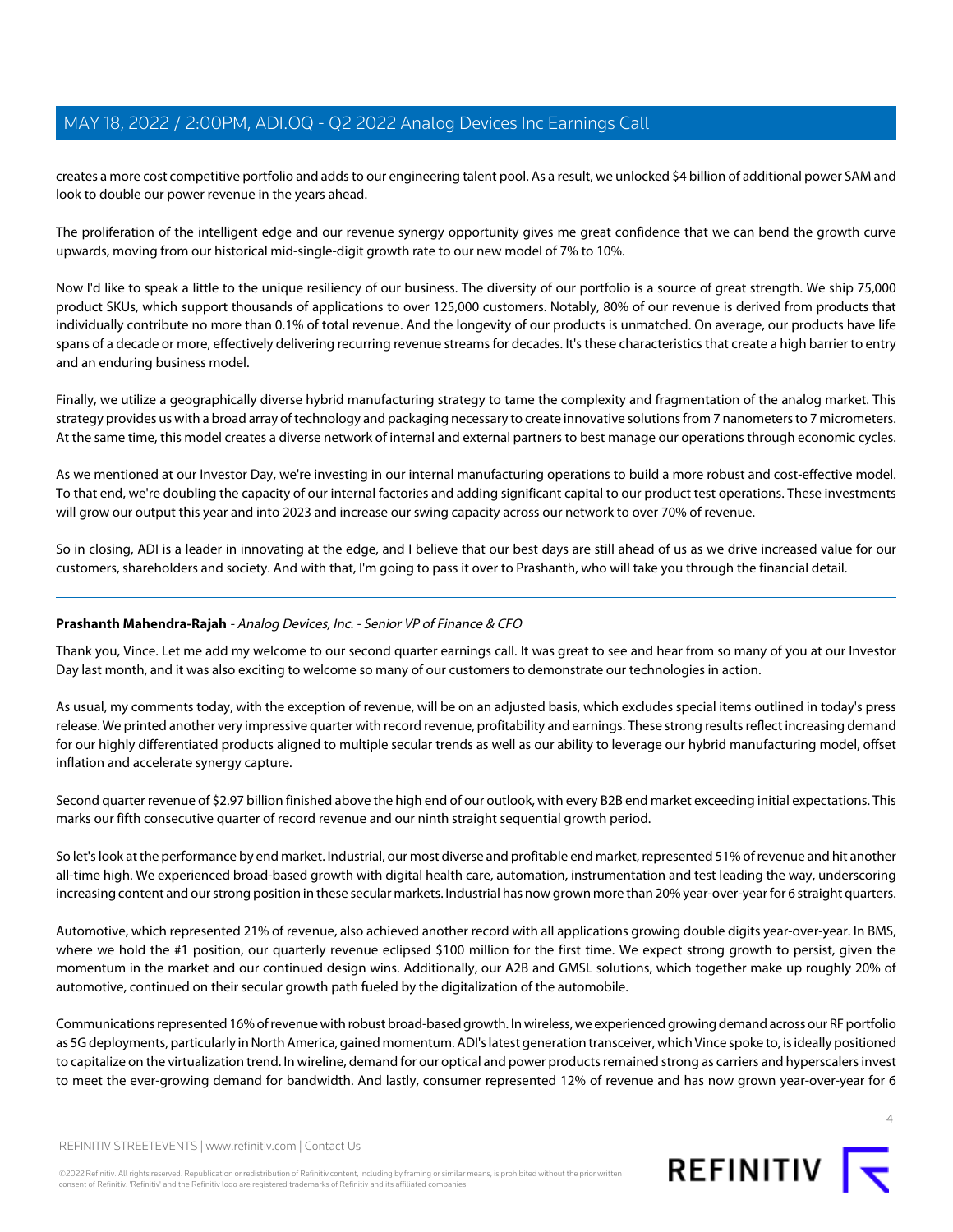straight quarters. This consistent growth is a function of our product and customer breadth, which better insulates us from the typical fluctuations associated with PCs and portable devices.

Now on to the P&L. Gross margin was a record 74.2%, increasing 230 basis points sequentially and 330 basis points year-over-year. Favorable product mix, high utilization and revenue growth and synergy fall-through were key drivers of the increase. OpEx in the quarter was \$710 million, better than anticipated, owing to faster synergy execution. Record operating margins of 50.3% grew 450 basis points sequentially and 860 basis points year-over-year. At the end of the second quarter, we've realized over \$250 million of cost synergies. We look to quickly achieve the remaining synergies and hit our recently increased target of \$400 million in savings exiting fiscal '23.

Non-op expenses were \$41 million and the tax rate for the quarter was 13.2%. All told, adjusted EPS came in at a record \$2.40, up more than 50% versus the second quarter 2021.

And now on to the balance sheet. We ended the quarter with approximately \$1.7 billion of cash and equivalents. Days of inventory increased sequentially to 122 and channel inventory remains below the low end of our 7-to 8-week target. If we look at cash flow, CapEx for the quarter was \$119 million and \$447 million over the trailing 12 months or 5% of revenue. To support our accelerated 7% to 10% long-term revenue growth outlook, we are strategically investing to expand internal capacity while enhancing the resiliency of our hybrid model. To that end, as we stated at Investor Day, we expect CapEx as a percentage of revenue to be in the high single digits during fiscal '22 and '23 before reverting back to 4% to 6% over the long term.

And over the trailing 12 months, we generated \$3.2 billion of free cash flow or 33% of revenue. Included in our free cash flow are onetime transaction-related costs amounting to about 3% of revenue. Given the recent market weakness, we accelerated our repo activity to \$776 million during the second quarter. This brings our total share repurchase to approximately \$3.5 billion since the close of Maxim. And we look to maintain this accelerated buyback pace this quarter and achieve our \$5 billion commitment by the end of our fiscal year. As a reminder, we target 100% free cash flow return. We will allocate 40% to 60% of our free cash flow to support a 10% dividend CAGR throughout the cycle, with the remaining cash used for buybacks to reduce share count annually.

And now on to the outlook for third quarter. Revenue is expected to be \$3.05 billion, plus or minus \$100 million. We expect all end markets to grow sequentially. Given our higher-than-normal annual merit increase, operating margin is expected to be 49.5%, plus or minus 70 bps. And our tax rate is expected to be between 13% and 14%. Based on these inputs, adjusted EPS is expected to be \$2.42, plus or minus \$0.10. While we are very mindful of the current economic trends, our demand indicators remain very strong and our customer conversations remain upbeat, giving us confidence for continued growth for the remainder of 2022 and likely into 2023.

Importantly, as a result of our vast diversification, leadership in numerous secular growth markets, additional synergies and our resilient hybrid manufacturing model, we believe ADI has never been better positioned to transcend cyclical downturns and accelerate long-term growth. Let me now give it back to Mike to start the Q&A.

### **Michael C. Lucarelli** - Analog Devices, Inc. - VP, IR and FP&A

Thanks, Prashanth. Let's get to our Q&A session. (Operator Instructions) With that, Katrina, can we have our first question, please?

### **QUESTIONS AND ANSWERS**

### **Operator**

(Operator Instructions) Our first question comes from Tore Svanberg with Stifel.

REFINITIV STREETEVENTS | [www.refinitiv.com](https://www.refinitiv.com/) | [Contact Us](https://www.refinitiv.com/en/contact-us)



5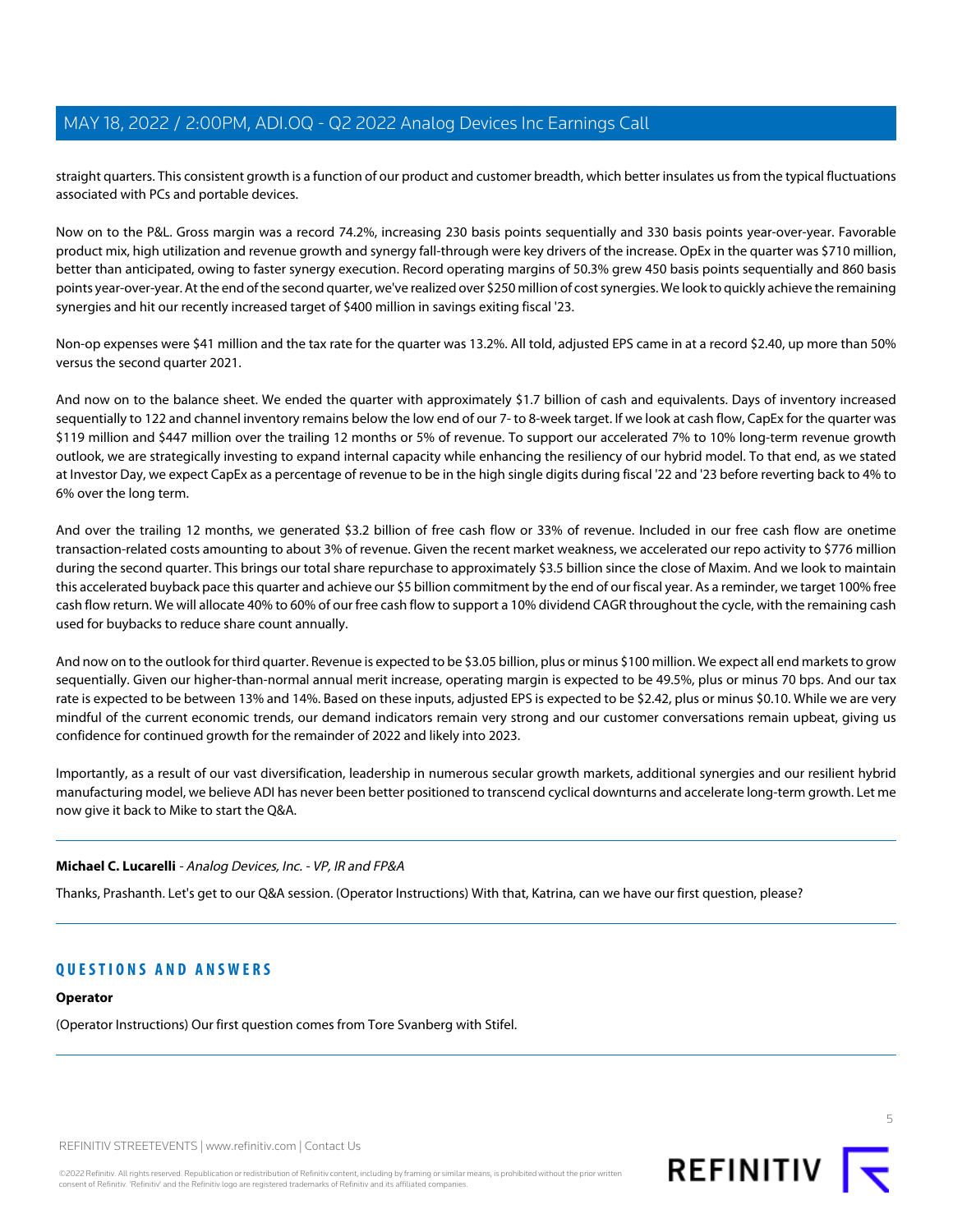### <span id="page-5-1"></span>**Tore Egil Svanberg** - Stifel, Nicolaus & Company, Incorporated, Research Division - MD

Congratulations on all the record results, especially on that 50% operating margin. My question is for Vince. Vince, towards the end of your remarks, you talked about growing output to increase swing capacity to 70% of revenues. Could you perhaps elaborate a little bit on that? And what is sort of the time line exactly for when you would hit that number?

### **Vincent T. Roche** - Analog Devices, Inc. - CEO & Chair of the Board of Directors

Yes. So as you know, Tore, we've been investing in our internal semiconductor manufacturing operations from 0.18 micron upwards, and we're doubling the output there over the next year or thereabouts, a year or 15 months. And of course, we cross-license technologies with some of our foundry partners. So when we talk about a 70% swing, it means that because we will have cross-qualified so many process technologies between ADI internal fabs and the external fabs that are controlled by our foundry partners, we got the ability to move utilization, if you like, from one place to another, depending on what part of the cycle we're in, in terms of managing utilization inside ADI and being able to meet the demand as it surges or declines.

#### **Operator**

<span id="page-5-0"></span>And your next question is from Stacy Rasgon with Bernstein Research.

### **Stacy Aaron Rasgon** - Sanford C. Bernstein & Co., LLC., Research Division - Senior Analyst

I wanted to ask about the gross margins. You mentioned a bunch of drivers, but you actually didn't mention pricing at all in your outlook there for the driver side. I mean, what impacts has pricing had either to offset inflation or to potentially reprice the Maxim portfolio after the closure? And I guess, how do we think about the forward gross margin trajectory at these current, like, revenue levels? I mean, is there room for it to even go up from here, assuming the revenue levels kind of stay on the current trajectory?

### **Prashanth Mahendra-Rajah** - Analog Devices, Inc. - Senior VP of Finance & CFO

Thank you for the question. So as you know, we, along with the rest of the industry, has been passing along the higher costs. We have been very focused on not using this environment to take advantage of our customers but to really maintain our gross margins. So in '21, we had some headwind from the timing of inflation versus when we were able to enact the pricings. This has really abated in '22. So really, the gross margin percentage and the growth in gross margin percentage that you see is really being driven, as I mentioned, by the synergies, great utilization at the internal fabs and some mix benefits. I think in my prepared remarks, I talked about industrial hitting 51% of the overall revenue mix.

So for the forward look, we updated our model just a couple of weeks back, and we feel very comfortable that in a typical cycle trough, we are going to be able to maintain a 70% floor. Beyond that, we will continue to make the right trade-offs with opportunities to expand the top line and -- at some trade-off on gross margin. So really, the focus for the team is deliver the revenue growth and let that leverage drive all the way down through cash flow. So I wouldn't encourage folks to look for significant margin expansion. These are already pretty incredible numbers.

#### **Stacy Aaron Rasgon** - Sanford C. Bernstein & Co., LLC., Research Division - Senior Analyst

If the revenues kind of stay at this trajectory, can at least the gross margins stay where they are or will they just fluctuate around? Will like mix be the biggest driver from here?

#### **Prashanth Mahendra-Rajah** - Analog Devices, Inc. - Senior VP of Finance & CFO

Yes, that's the right way to think about it, yes.

REFINITIV STREETEVENTS | [www.refinitiv.com](https://www.refinitiv.com/) | [Contact Us](https://www.refinitiv.com/en/contact-us)



6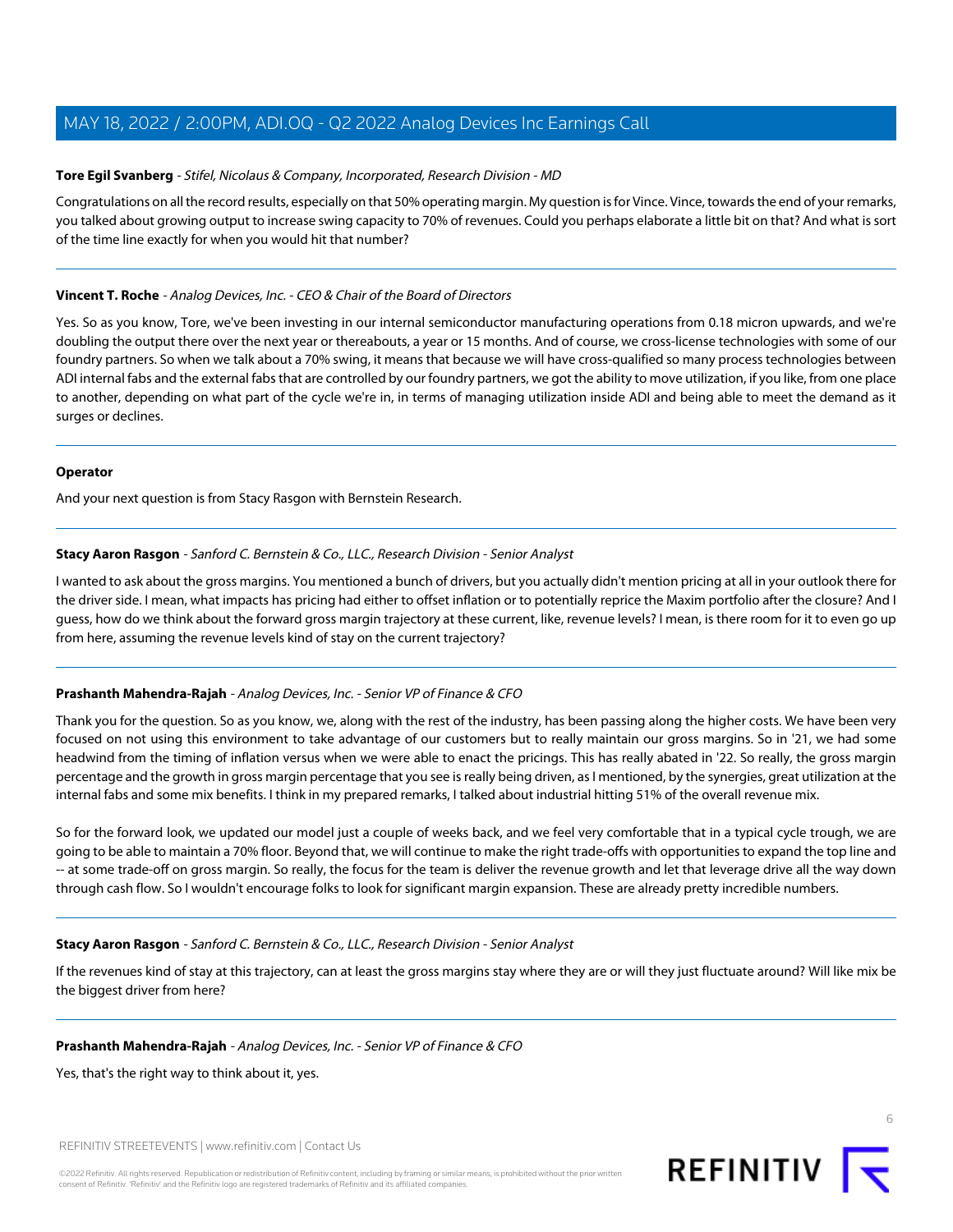### **Michael C. Lucarelli** - Analog Devices, Inc. - VP, IR and FP&A

He's right. If you look at our gross margins at this point going forward, it's mix, utilization and then we also have the \$125 million of synergies, some of that will be on the cost of goods sold side. As Prashanth laid out, we'll balance both gross margins really to drive operating margins and free cash flow.

### **Operator**

<span id="page-6-0"></span>And your next question is from Vivek Arya with Bank of America Securities.

### **Vivek Arya** - BofA Securities, Research Division - MD in Equity Research & Research Analyst

Vince, I think you or Prashanth mentioned that industrial sales have grown over, I believe, it's over 25% for the last 6 quarters and seem like they could be strong for another 2 or 3 quarters. I'm curious, how do you think about the normalized growth rate? And what macro indicators do you look at to say this is what ADI's industrial growth should be? Like what are the early signals that you get to give you a sense whether you're overor under-shipping end demand? Because from the outside, we look at all the turmoil in China, we look at all the turmoil in Europe, but then we look at this very strong industrial growth number and it gets harder to kind of reconcile, right, these 2 narratives. So give us a sense for how do you feel about specifically your industrial business right now?

### **Vincent T. Roche** - Analog Devices, Inc. - CEO & Chair of the Board of Directors

Yes. Thanks, Vivek. So first and foremost, it's a highly diversified industrial business that we've been diligently investing in from an R&D perspective, from a customer engagement perspective over the last decade or 12 years with a renewed focus. We've been gaining share very, very clearly. I think our portfolio, particularly combined with the power activity as well from the LTC and Maxim acquisitions puts us in even better stead to capture more SAM essentially.

And to your question on growth, I would say that we -- during the Investor Day, we said that the new model is 7% to 10%. So I think industrial is going to be right in there somewhere over time. And we feel more confident now, I think, about our industrial growth than we've ever done, just given the strength of the portfolio, the customer engagements and so on.

And in terms of the signals we watch, obviously, we have a lot of conversations with our customers. I personally have had a stream of conversations with many of our largest industrial customers over the last quarter. And I think what they're all trying to convey to us is that things are different. We're moving into a new industrial cycle, Industry 4.0, 5.0, IoT, or -- I beg your pardon, IT and OT, if you like, colliding in a new partnership for the future, driving a lot of new technologies. So that's one, obviously one stream of input we get. The other signals we look at, obviously, are the PMIs, the machine tool builders indexes and so on and so forth. So and I think the greatest source of insight for us is our own knowledge of the end applications coupled with our customers' insights.

### **Prashanth Mahendra-Rajah** - Analog Devices, Inc. - Senior VP of Finance & CFO

Vivek, maybe I'll just add. I think I said it in the remarks, but to be clear to everyone, our growth in industrial was broad. All applications hit record results in '21 and are on track to hit another record in '22.

#### **Operator**

Your next question is from C.J. Muse with Evercore.

REFINITIV STREETEVENTS | [www.refinitiv.com](https://www.refinitiv.com/) | [Contact Us](https://www.refinitiv.com/en/contact-us)

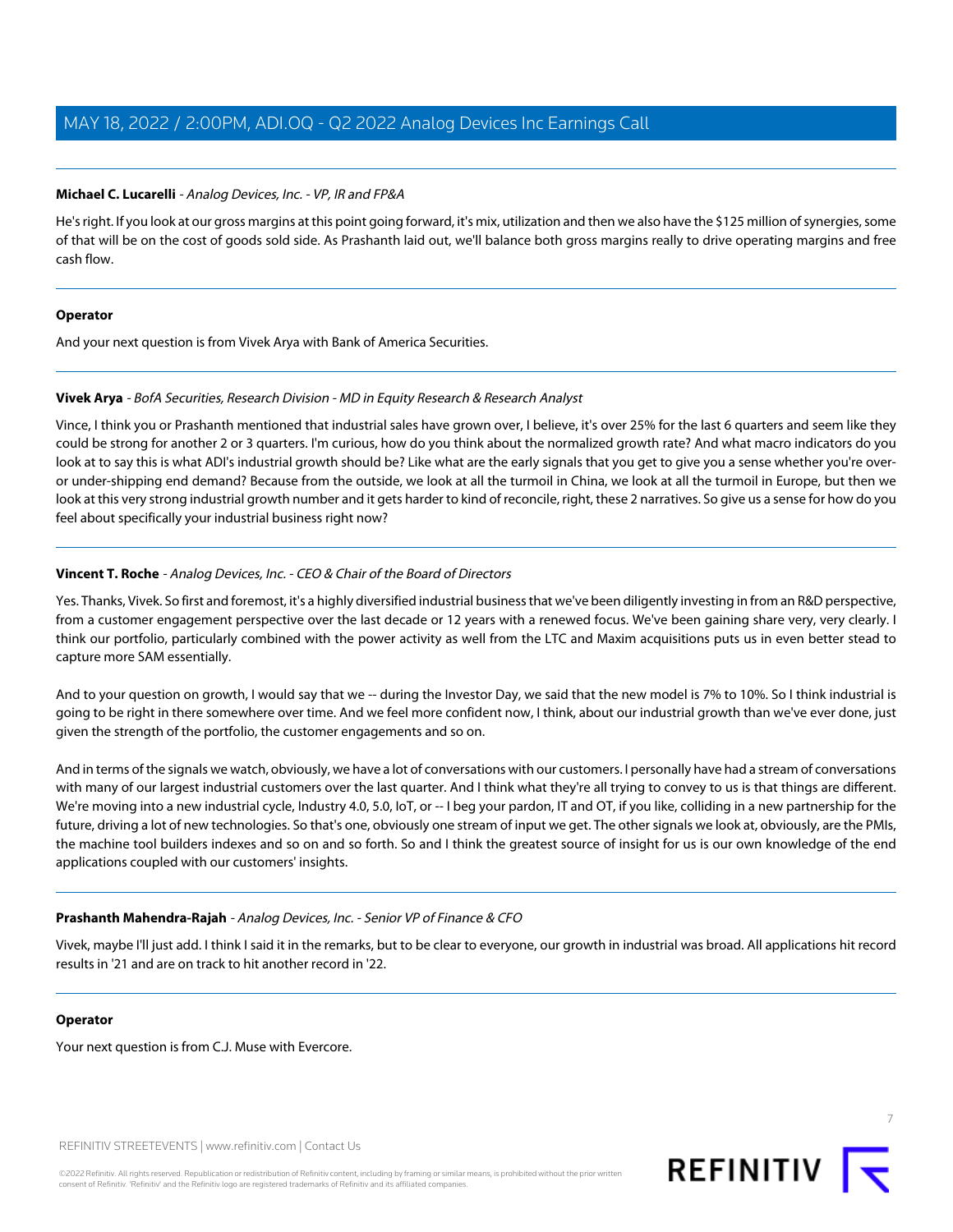### <span id="page-7-0"></span>**Christopher James Muse** - Evercore ISI Institutional Equities, Research Division - Senior MD, Head of Global Semiconductor Research & Senior Equity Research Analyst

I guess a comment on my side. With these results, I'm surprised you didn't have Big Papi and Tom Brady at your Analyst Day. So next time. So to my question, your results are much better than your peers. Your B2B business, I think, up 11% versus your peers at mid-single digits. How do you think about the outperformance there? Is a part of that your ability to source incremental supply, market share gains, right mix? Would love to hear your thoughts there. And then as you think about the future going into the second half of this year and next, how does that inform your vision for continued outperformance?

### **Prashanth Mahendra-Rajah** - Analog Devices, Inc. - Senior VP of Finance & CFO

Yes. Maybe I'll start and then hand to -- hand over to Vince. So on the tactical side, we are working on getting additional capacity both from our external partners as well as the investments we're making internally. So you'll see that continue to play out over the course of the year, which is why I mentioned in the prepared remarks, look for us to continue to grow sequentially through this year and likely at least into the early part of next year.

We talked about pricing that has been a little bit incremental to the revenue growth. So that's certainly a piece of it. And the demand has just been very broad-based. And again, I said it in my remarks but to be clear, we are seeing demand across all end markets and all geographies. It's very evenly spread in strength across all end applications. So we do feel, to Vince's remarks here, we do feel very well positioned and our technology is really starting to hit the sweet spot across all of our customers. And then maybe I'll pass here to Vince to add some more.

### **Vincent T. Roche** - Analog Devices, Inc. - CEO & Chair of the Board of Directors

Maybe just a little bit of color on the markets, C.J., to try and answer your question. So we have so many vectors of growth now, for example, in industrial, where we're basically playing on all the high-end applications. And as I said, we've been tuning the R&D continuously, the customer engagement.

And if I just pick out health care as an example, that's beginning to get on to a \$1 billion run rate now. It's been growing consistently for the last 7, 8 years in the -- at the double-digit level. Aerospace and defense, we see that actually, no matter what the cycle will be over the next few years, this is going to be an area of great strength for us.

And in the communications area, great position in 5G. But interestingly, our wireline and data center business now is on a par with the wireless sector in terms of revenue contribution. So it's kind of half-and-half. So we see that again as a source of strength, buttressed also by a lot of the technologies that Maxim are bringing to that wireline area.

Automotive, we have a great story on the in-cabin experience with A2B, road noise cancellation, premium sound systems being more and more deployed, electrification. We're on a [\$100 million] a quarter run rate now, revenue run rate. And we have design-ins at virtually all the electric car companies at this point in time. So we see that on a trajectory to \$1 billion-plus in the foreseeable future. So that's just some of the examples to complement what Prashanth has narrated as well in terms of the vectors of growth and the prosperity for the company.

### **Operator**

Your next question is from Ambrish Srivastava from BMO.

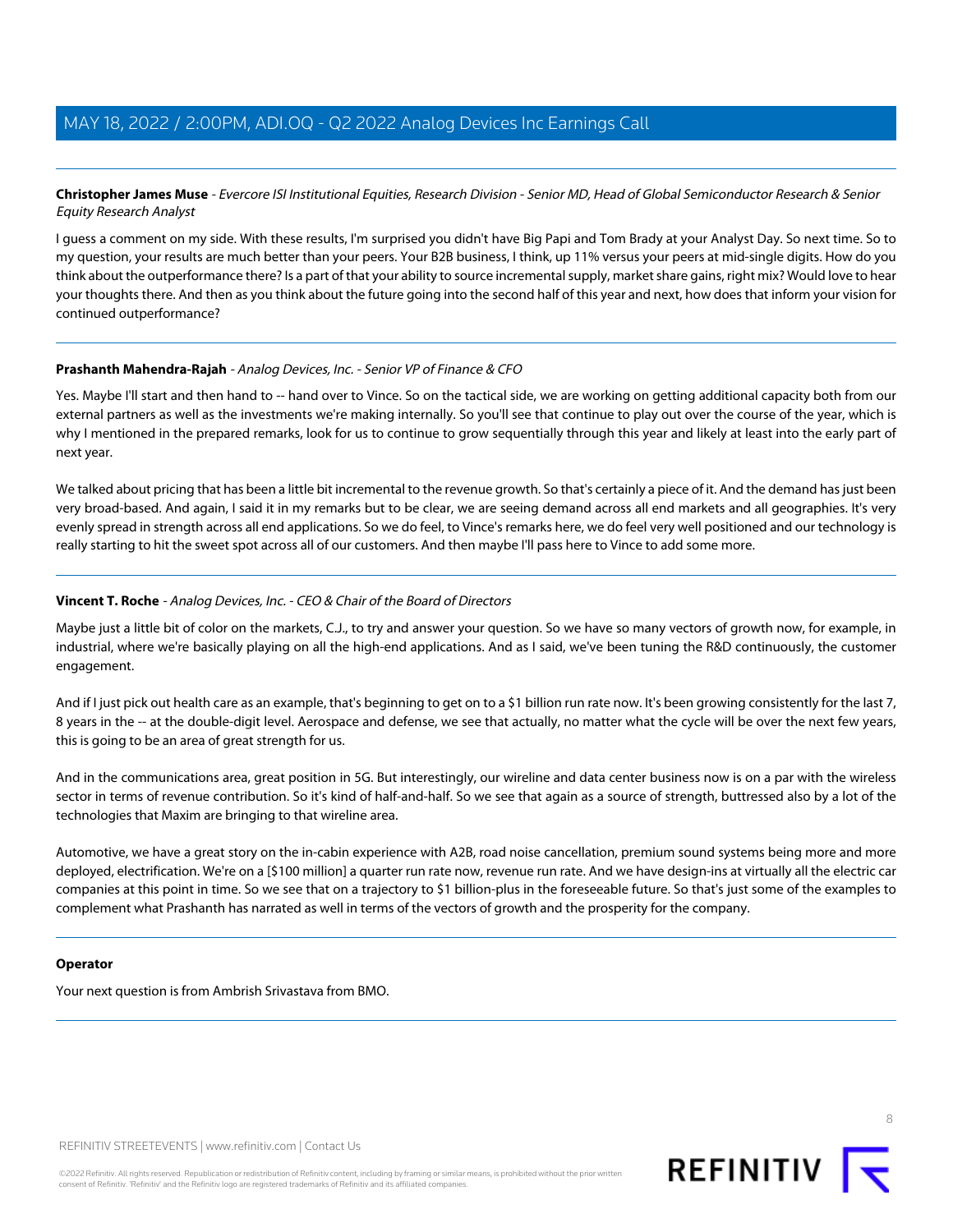### <span id="page-8-0"></span>**Ambrish Srivastava** - BMO Capital Markets Equity Research - MD of Semiconductor Research & Senior Research Analyst

I had a question on the cost synergies, Prashanth. How should we be modeling these on a go-forward basis? You said exiting fiscal '23, but what's the breakout? And then kind of related to that is when we're talking about gross margin, I was a little bit surprised that you said the inflationary pressure would be abating as we go into -- as we continue through this year. Did I catch that right? Because inflation, the headline numbers seem to be -- they haven't -- maybe they have peaked but definitely higher than where they were last year. So would love some color on that comment as well.

### **Prashanth Mahendra-Rajah** - Analog Devices, Inc. - Senior VP of Finance & CFO

Yes. Thanks, Ambrish. Two good questions, and thanks for giving me the opportunity to clarify. So first, on synergies. We had talked, when we did the Maxim close, that we had some great learnings from LTC on how to get to synergies and that was to move fast and hard, and you're seeing us execute against that strategy. So we captured basically the entire \$275 million that we originally committed to as we exited our second quarter. And that at Investor Day, we said we're raising that target to \$400 million, and we'll hit that number coming out of -- or as we exit 2023.

That first \$275 million was a little more tilted towards cost of goods, and the following piece will sort of be balanced between cost of goods and OpEx. So as you look forward, that's how to think about the balance of that. To your question on the comments I made, thank you for giving me a chance to clarify. We have used our pricing opportunities to maintain gross margin. So to be clear, we're not looking at pricing as an opportunity to expand gross margin but really as a way to offset. So when I said abate inflation, I meant versus the historical inflation that we had experienced in 2021. It took us a little bit longer to get those pricing actions in place. So now we have neutralized them and you see that benefit in the current year. And of course, if we do continue to see price increases -- sorry, cost increases in the coming quarters, expect us, like the rest of the industry, to respond by pushing those through.

### **Ambrish Srivastava** - BMO Capital Markets Equity Research - MD of Semiconductor Research & Senior Research Analyst

So there's no artifact in the 74% that you reported this quarter for pricing? We should expect kind of that level on a go-forward basis, maybe bounce around based on mix and also the utilization rate?

### **Michael C. Lucarelli** - Analog Devices, Inc. - VP, IR and FP&A

Ambrish, this is Mike. Yes, as we had talked about earlier, going forward, that 74% will bounce around, like you said, mix and utilization, the 2 drivers. And then as Prashanth outlined, that \$125 million does have a COGS element in it that will also help gross margins. But if we can go forward 74%, plus/minus, I feel pretty good about that.

### **Prashanth Mahendra-Rajah** - Analog Devices, Inc. - Senior VP of Finance & CFO

With the caveat, again, I want to make it clear for everyone, with the caveat that we are focused on growth. So where it makes sense for us to be a little more flexible to drive top line, we will do that. So I wouldn't want folks getting too laser-focused on modeling in mid-70s on the gross margin. We've given you a floor and we will give the management team the flexibility they need to drive the top line.

### **Ambrish Srivastava** - BMO Capital Markets Equity Research - MD of Semiconductor Research & Senior Research Analyst

Right. You've been very consistent about that.

### **Operator**

Your next question is from Chris Danely with Citigroup.

REFINITIV STREETEVENTS | [www.refinitiv.com](https://www.refinitiv.com/) | [Contact Us](https://www.refinitiv.com/en/contact-us)

©2022 Refinitiv. All rights reserved. Republication or redistribution of Refinitiv content, including by framing or similar means, is prohibited without the prior written consent of Refinitiv. 'Refinitiv' and the Refinitiv logo are registered trademarks of Refinitiv and its affiliated companies.

 $\circ$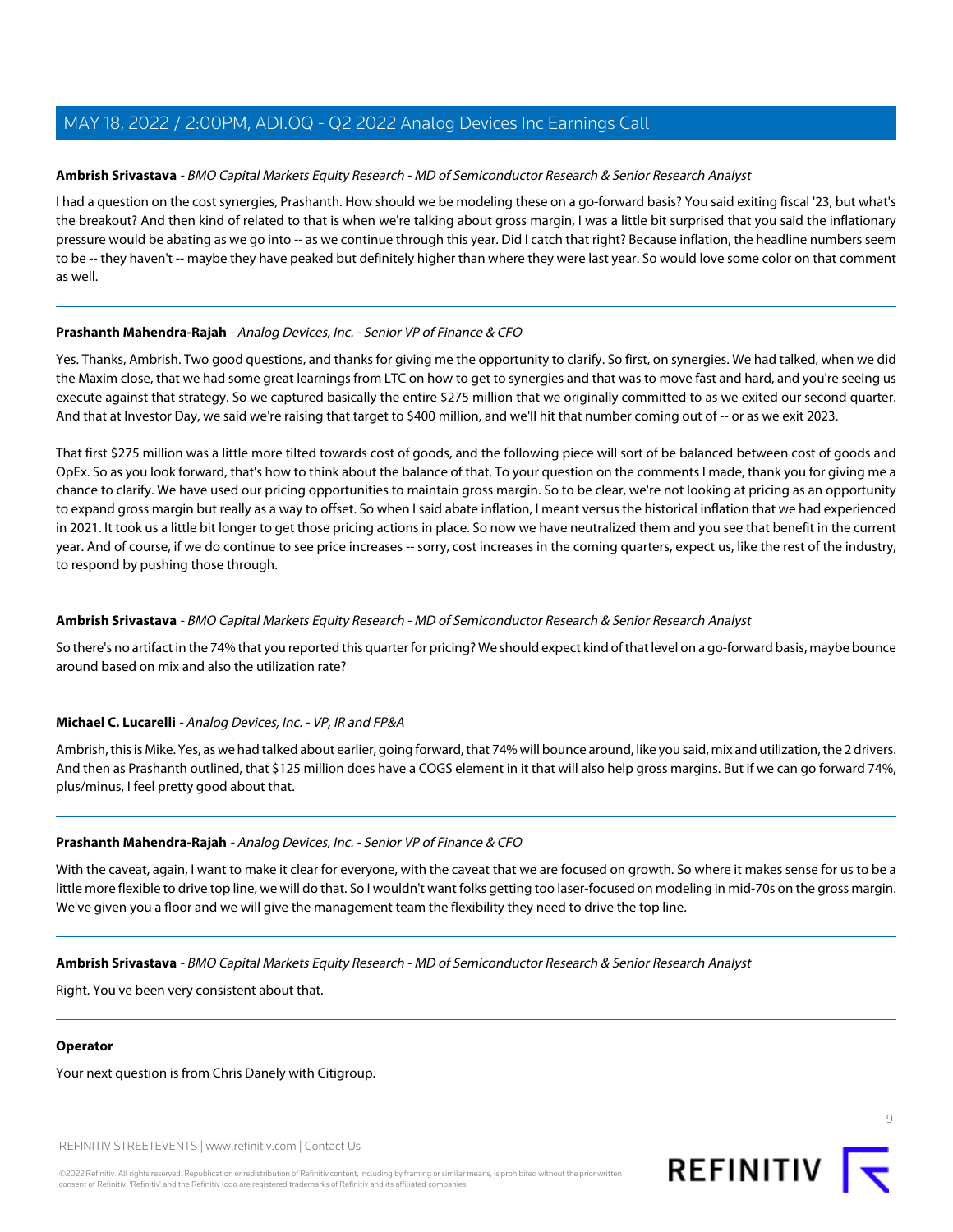### <span id="page-9-0"></span>**Christopher Brett Danely** - Citigroup Inc., Research Division - MD & Analyst

So with all this talk on revenue growth, your forecasted sequential revenue growth for July is the slowest in a couple of years. Can you talk about why that's happening? And is that because of COVID shutdowns or something else? And then as part of that, with all this focus on increasing capacity, I would assume your capacity is growing faster than the 2% or 3% sequential revenue growth. So can we assume that the lead times are coming in this quarter as well?

### **Prashanth Mahendra-Rajah** - Analog Devices, Inc. - Senior VP of Finance & CFO

Yes. So Chris, the sequential growth is constrained by capacity. But we've indicated that we will see sequential growth through the year. So look for a more meaningful change as we get past the third quarter, which we've been saying for a while. So if you look back at prior comments, we've been very clear that we've ordered the tools and the equipment. We know our position in the queue. We know when those are coming in, and they go to revenue generation fairly quickly. So we are maintaining our outlook that we will exit the year at a much higher run rate -- an even higher run rate than where we are now. And that is all driven by our ability to produce. And what was the second question?

### **Christopher Brett Danely** - Citigroup Inc., Research Division - MD & Analyst

Perfect. Thanks for the clarification.

### **Michael C. Lucarelli** - Analog Devices, Inc. - VP, IR and FP&A

Yes. Chris, I'll also add one thing. You're right, the sequential growth is, I'll call it, decelerating now. What happened in the first half of the year, we talked about -- we added pricing and that added to the growth. So we had volume and pricing in the first half of the year that's driving sequential. Pricing is really in the model now, now that the growth in the back half here on a sequential basis is really driven by capacity and volume. And if you zoom out and don't look at sequentials and look at year-over-year, we're growing our B2B business in our fiscal third quarter by over 20% year-over-year again. So it's a fantastic result, I think, and it shows the strength of this franchise.

### **Prashanth Mahendra-Rajah** - Analog Devices, Inc. - Senior VP of Finance & CFO

Yes. I think we can give everyone the data point that on a sequential basis, think of it as 50-50. The growth is coming from pricing versus units. So that falls into the baseline sequentially as we go forward. The pricing falls into the baseline.

### <span id="page-9-1"></span>**Operator**

Your next question is from William Stein with Truist Securities.

### **William Stein** - Truist Securities, Inc., Research Division - MD

I'll add my congratulations to the very strong revenue and profitability and the outlook as well. That was great. But despite all that good stuff, there's a few factors that investors are certainly concerned about potentially disrupting bookings and potentially revenue performance, of course, the war in Ukraine, the COVID shutdowns in China and raising rates.

But there's also a concern, maybe not as prominent, but -- that we've picked up on, which is customers adjusting orders, potentially canceling or pushing out because they're very challenged from a kitting perspective. You highlighted yourself that you're capacity constrained. Can you help us understand how those factors are affecting your business today and how you anticipate them playing out in your business over the next few quarters?

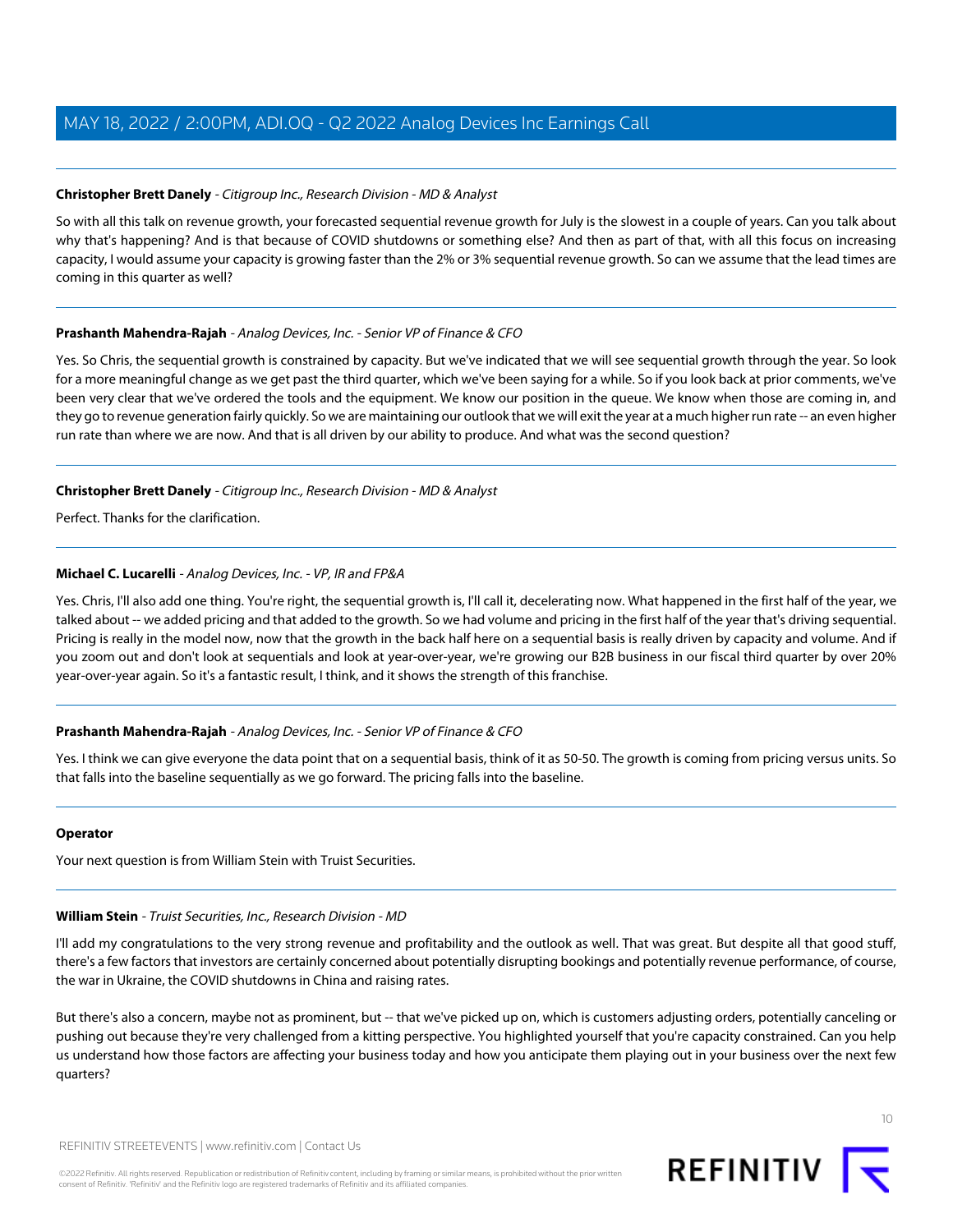### **Vincent T. Roche** - Analog Devices, Inc. - CEO & Chair of the Board of Directors

Yes. So I think, first and foremost, cancellations on ADI are very, very low. They're very muted. Customers -- we've been very equitable in terms of how we have moved our supply across the markets, across the geographies, across the customer sizes. And I think that still is in very, very good stead. So my sense is we have -- because of the equitable distribution of our goods, so to speak, we've got a better, more true read on demand. And I think what we're shipping reflects what is true demand, I think better than most, I believe, based on feedback I'm getting from customers. So I think those are the facts, cancellation's low, equitable distribution of goods. And we don't see any -- our backlog is still, actually during the last quarter, increased so demand continues to remain strong.

### **Prashanth Mahendra-Rajah** - Analog Devices, Inc. - Senior VP of Finance & CFO

Yes. Just the numbers. Well, the book-to-bill is above 1 in the second quarter, and that was, again, by all end markets and geographies. Because of that, the backlog continued to grow. You asked specifically about China. So real quickly, that's about 20% of our revenue. And the lockdowns had some impact on customer production, but it was really more severe around logistics and the supply chain related to the greater Shanghai area.

Our China revenue was up quarter-over-quarter and year-over-year and no notable impacts to demand. Again, cancellation's normal, and as I mentioned, book-to-bill above 1 for China. So when our guide reflects that most customers are operating at relatively normal levels and we consider this dynamic, so we think that at least for the third quarter, it's going to be a negligible impact.

### **Vincent T. Roche** - Analog Devices, Inc. - CEO & Chair of the Board of Directors

Yes. Just to add a little bit of color. Also, we have no internal manufacturing operations in China. And from a logistics standpoint as well, we have very, very modest operations also in China.

### **Michael C. Lucarelli** - Analog Devices, Inc. - VP, IR and FP&A

We'll go to our last question, please.

### **Operator**

Our last question is from Toshiya Hari with Goldman Sachs.

### **Prashanth Mahendra-Rajah** - Analog Devices, Inc. - Senior VP of Finance & CFO

Toshi, are you on? Toshi may be on mute. Do we have one more in the queue?

### **Michael C. Lucarelli** - Analog Devices, Inc. - VP, IR and FP&A

Do we have one more in the queue?

### **Operator**

Our next question is from Gary Mobley with Wells Fargo Securities.